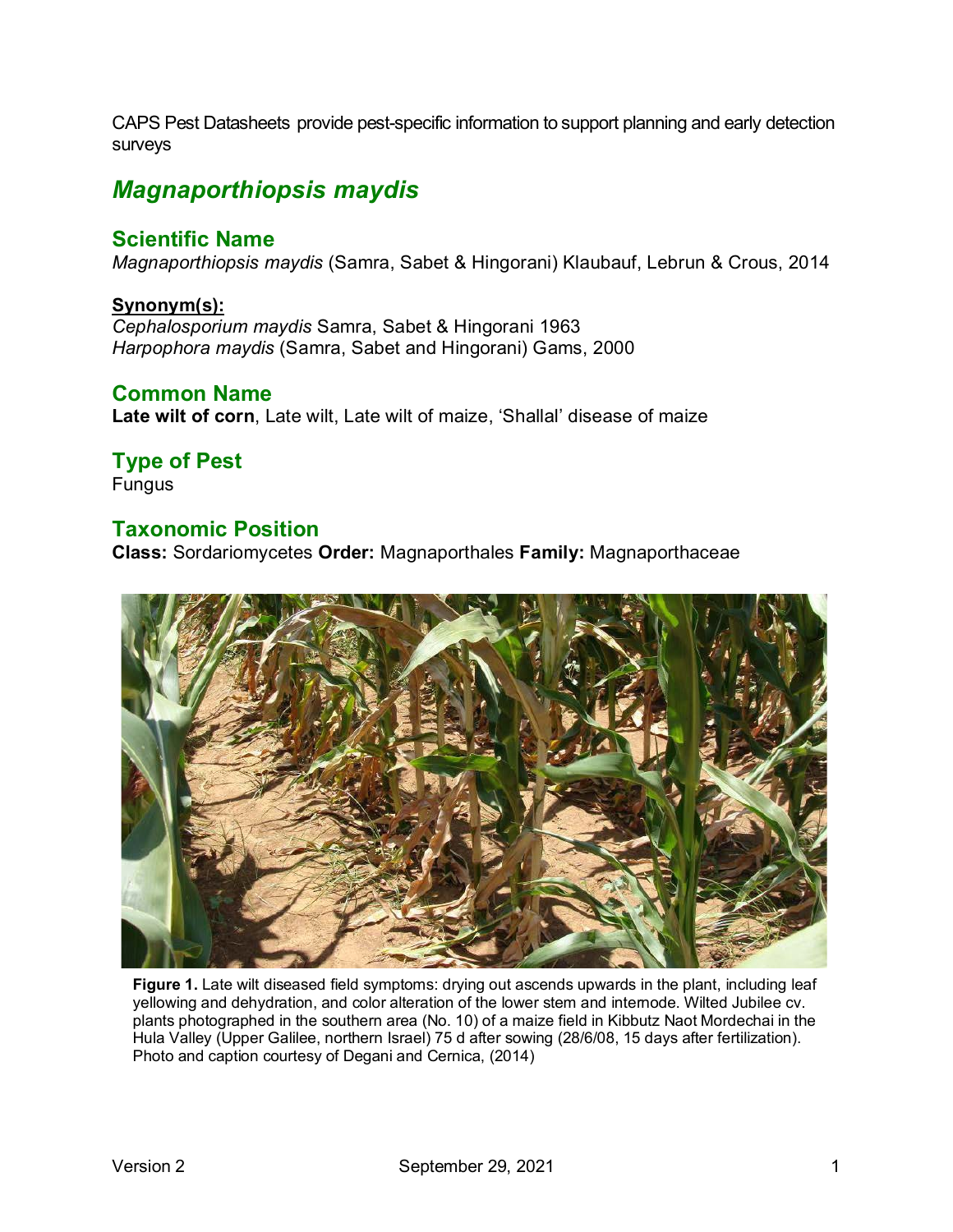

**Figure 2:** Leaf streaking of *Magnaporthiopsis maydis* infected plant (right) compared with a healthy leaf (left). Photo from Sabet et al. (1966c)



**Figure 3:** Progressive development of yellow to reddish-brown streaks caused by M. maydis on infected lower cornstalks. Photo courtesy of H. Warren

### **Pest Recognition**

*This section describes characteristics and symptoms of the organism listed for the purpose of assisting surveyors: recognize possible infestations/infections in the field, select survey sites, and collect symptomatic material. For morphological descriptions, see the Identification/Diagnostic resources on the AMPS pest page on the CAPS Resource and Collaboration website.*

*Magnaporthiopsis maydis* is a soil- and seed-borne fungus that causes wilting of corn plants just before maturity (Degani et al., 2019). Since the appearance of initial symptoms is delayed until flowering, this disease is designated as a "late wilt" (Samra et al., 1963). Sometimes, stalk rot diseases are noticed only during the final stages of disease when the stalks begin to fall over (Jain et al., 1974).

#### Symptoms

**Corn**: During early stages of infection, root tips of infected corn are stained red and small necrotic lesions (2–4 mm) appear on the roots as early as three weeks after infection (Tej et al., 2018). Aboveground plant parts generally remain symptomless until tasseling, when a rapid wilting of infected plants occurs (Fig. 1). Wilting progresses from the lower to the upper parts of the plant. Eventually, leaves lose color (Fig. 2) and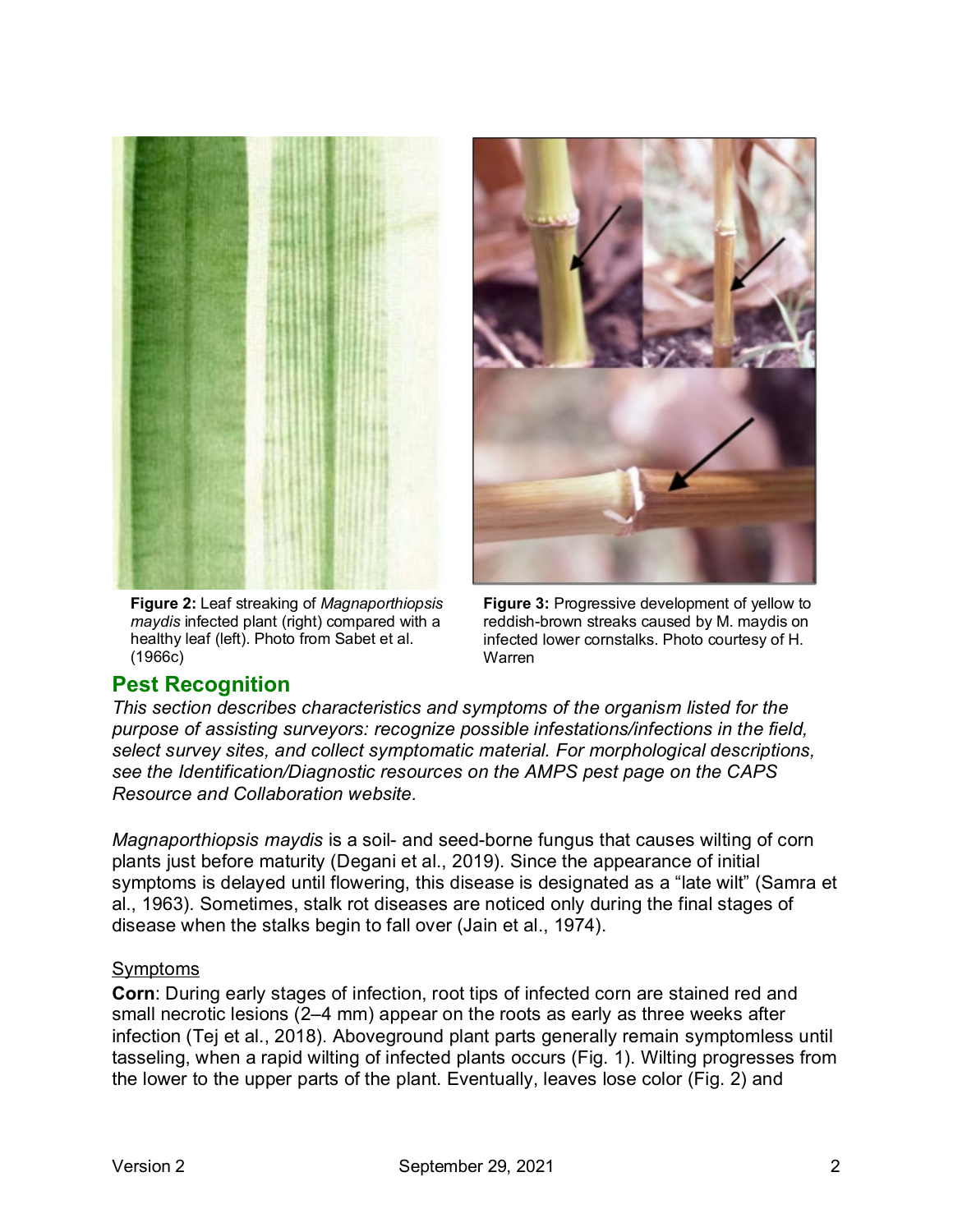develop a scorched appearance. The stalk becomes reddish brown (Fig. 3) (Samra et al., 1963; White, 1999).

In advanced stages, lower portions of the stalk may become dry, shrunken, and hollow (Fig. 4). Stalk symptoms may look slightly different depending on the extent of secondary infection. Secondary infection by other organisms frequently progresses into stalk rot, which appears soft and wet (Jain et al., 1974). Stalk rot is often accompanied by a sweet smell. Kernels that form may develop poorly (Fig. 5) (Drori et al., 2013; Samra et al., 1963).

## **Easily Mistaken Species**

Without some training, surveyors may not recognize *M. maydis* and distinguish it from stress factors such as lack of water or nutrients (Sabet et al., 1966b). In addition, there are numerous other fungal pathogens that infect and cause stalk rot on corn in the United States, including *Fusarium graminearum* [*Gibberella zae* (Schwein)], *Macrophomina phaseolina*, and *Stenocarpella maydis* (White, 1999). Molecular identification is required for final confirmation of this pathogen.

## **Biology and Ecology**

*Magnaporthiopsis maydis* causes vascular wilt disease of

corn (Degani et al., 2019). It reproduces asexually and can survive for at least 15 months in soil through the production of sclerotia (Sabet, 1984), which are small, dark brown pigmented clusters of thick-walled cells (Payak et al., 1970; Samra et al., 1963). Sclerotia assist with the pathogen's survival in soil, seed, and crop residue and serve as primary inoculum for infection in a following season (Agrios, 2005).

*Magnaporthiopsis maydis* penetrates the root of its host (Sabet et al., 1970b) and moves upward, blocking water transport and causing the host to wilt (White, 1999). Young plants are most susceptible to infection by *M. maydis*. Plants become resistant to infection about 50 days after planting (Sabet et al., 1970b).

Late wilt thrives in rough-textured soil where the environment is hot and humid (Khokhar et al., 2014; Samra and Sabet, 1966; Singh and Siradhana, 1987a). The minimum temperature for growth of *M. maydis* is 54°F, the optimum temperature is 77–86°F, and the maximum temperature is 86°F. Low soil moisture (25% saturation) is favorable for *M. maydis* survival, and high soil moisture (100% saturation) adversely affects the pathogen (Dawood et al., 1979; Khokhar et al., 2014). A slightly acidic soil of pH 6.5 contributes to the highest degree of disease incidence (Singh and Siradhana, 1987a).



**Figure 4.** Dry hollow *M. maydis* infected corn stalk. Photo courtesy of CIMMYT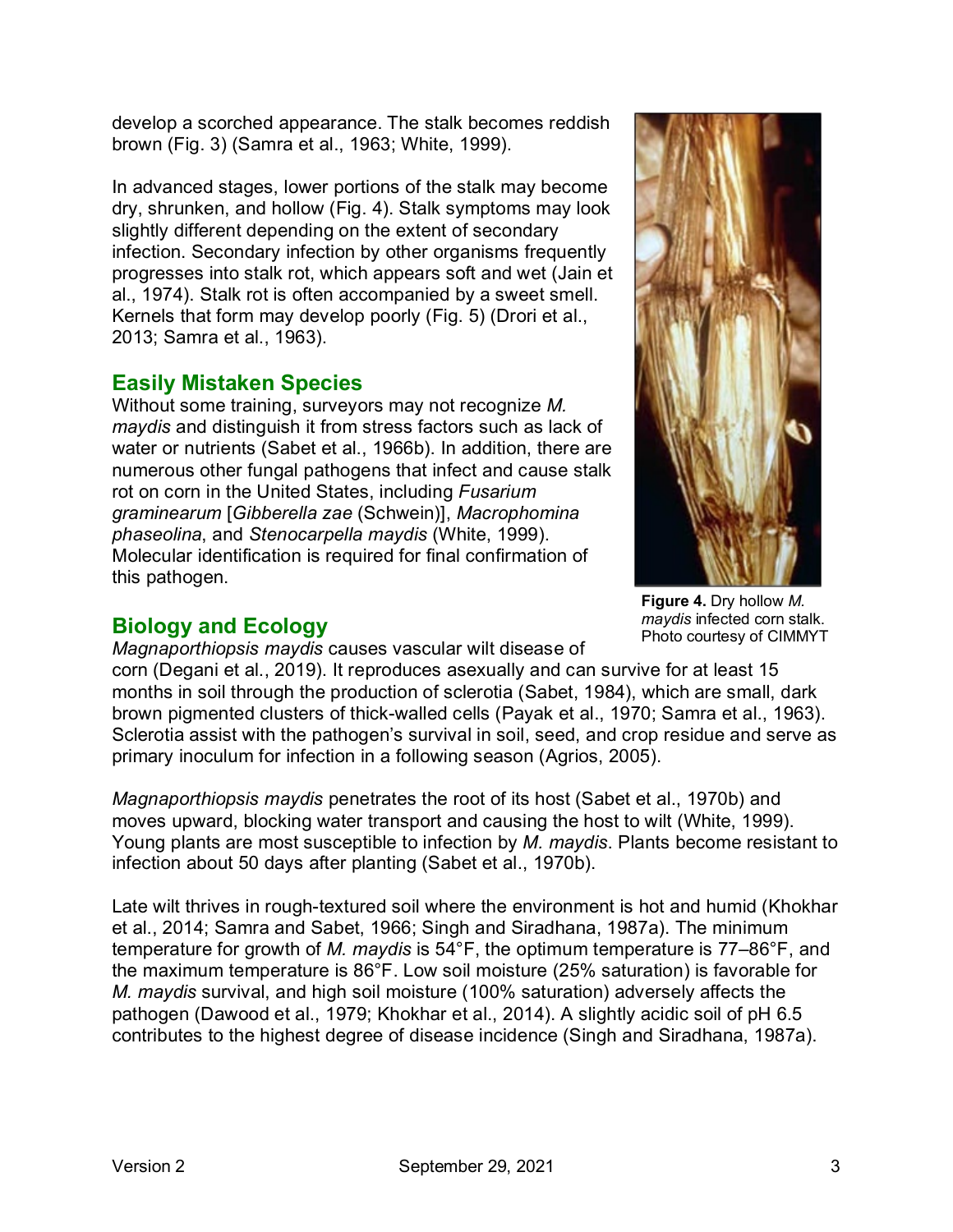

**Figure 5:** *Magnaporthiopsis maydis* infection on corn. Penn State Department of Plant Pathology & Environmental Microbiology Archives, bugwood.org

*Magnaporthiopsis maydis* can infect and colonize kernels, causing rot of seeds and seedlings in severe infections (Fig. 5) (Jain et al., 1974; White, 1999). The fungus can survive in corn seed for up to 10 months (Singh and Siradhana, 1987), although specific conditions, such as host cultivar, can affect seed transmission rates (Michail et al., 1999).

## **Known Hosts**

Corn is the primary host of *M. maydis* (Samra et al., 1963). The pathogen can infect other plant species, but economic damage is only reported in corn.

*The host list below includes cultivated and wild plants that 1) are infected or infested by the pest under natural conditions, 2) are frequently described as major, primary, or preferred hosts, and 3) have primary evidence for feeding and damage documented in the literature. Plants are highlighted in bold if they are commercially produced and the pest causes economically significant damage.* 

### **Preferred hosts**

*Zea mays* **(corn)**[\\*](#page-3-0) (Samra et al., 1963).

*Magnaporthiopsis maydis* also infects *Citrullus lanatus* (watermelon) \* , *Gossypium hirsutum* L. (cotton) \* , *Lupinus albus* L. (white lupine) \* , and *Setaria viridis* (L.) P. Beauv.

<span id="page-3-0"></span><sup>\*</sup> Hosts with U.S. distribution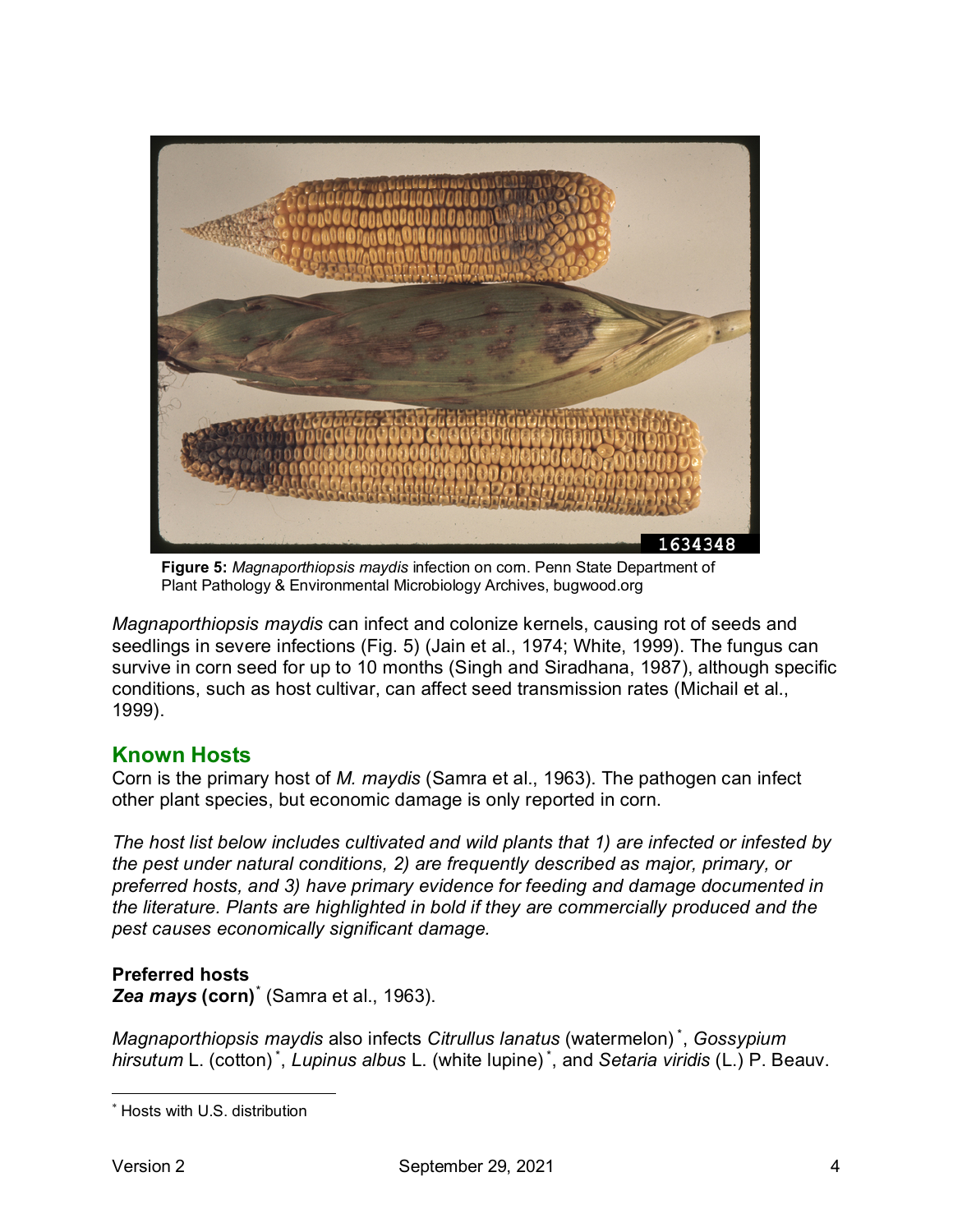(green foxtail) \* (Sabet et al., 1966a; Sahab et al., 1985; Samra et al., 1963; Degani et al., 2019; Dor and Degani, 2019).

### **Pest Importance**

*Magnaporthiopsis maydis* can cause substantial losses in corn production (Jain et al., 1974) and can infect ninety percent of susceptible host plants. Yield losses of up to forty percent have been reported in corn in Egypt (White, 1999; Zeller et al., 2002) and India (Jain et al., 1974). In Portugal and Spain, disease incidence of sixty percent has been reported in corn (Molinero-Ruiz et al., 2010).

Corn is the most widely cultivated feed grain in the United States and was grown on over 90 million acres nationwide in 2020 (USDA ERS, 2021a). The estimated annual value of the U.S. corn harvest is \$52.7 billion (National Corn Growers Association, 2019). A favorable environment and susceptible cultivars for *M. maydis* occurs throughout the Midwestern Corn Belt (Bergstrom et al., 2008).

*Magnaporthiopsis maydis* is listed as a harmful organism in Brazil (PExD, 2021). This pathogen, under the synonym *Cephalosporium maydis*, is also listed as a harmful organism in China, Mexico, Namibia, New Zealand, South Africa, Thailand, and Uganda (PExD, 2021). If *M*. *maydis* becomes established in the United States, there may be trade implications with these countries.

## **Known Vectors (or associated insects)**

This species is not a known vector, is not known to be vectored, and does not have any associated organisms.

### **Known Distribution**

**Asia:** Egypt, India, and Israel. **Europe:** Hungary, Portugal and Spain (Drori et al., 2009; Drori et al., 2013; Molinero-Ruiz et al., 2010; Payak et al., 1970; Pecsi and Nemeth, 1998; Samra et al., 1962).

This species is native to Egypt and India (Chalkley, 2010). There are also unconfirmed reports of *M*. *maydis* in Romania and Kenya (Bergstrom et al., 2008).

### **Pathway**

The most likely pathway of entry for *M*. *maydis* is through transport of infected host seed. This pathogen is known to survive in seed for ten months or longer (Degani and Cernica, 2014). Currently, *Zea mays* seed is imported from some countries, including Hungary, Israel, Portugal, and Spain (USDA, 2021).

*Use the PPQ Commodity Import and Export manuals listed below to determine 1) if host plants or material are allowed to enter the United States from countries where the organism is present and 2) what phytosanitary measures (e.g., inspections,*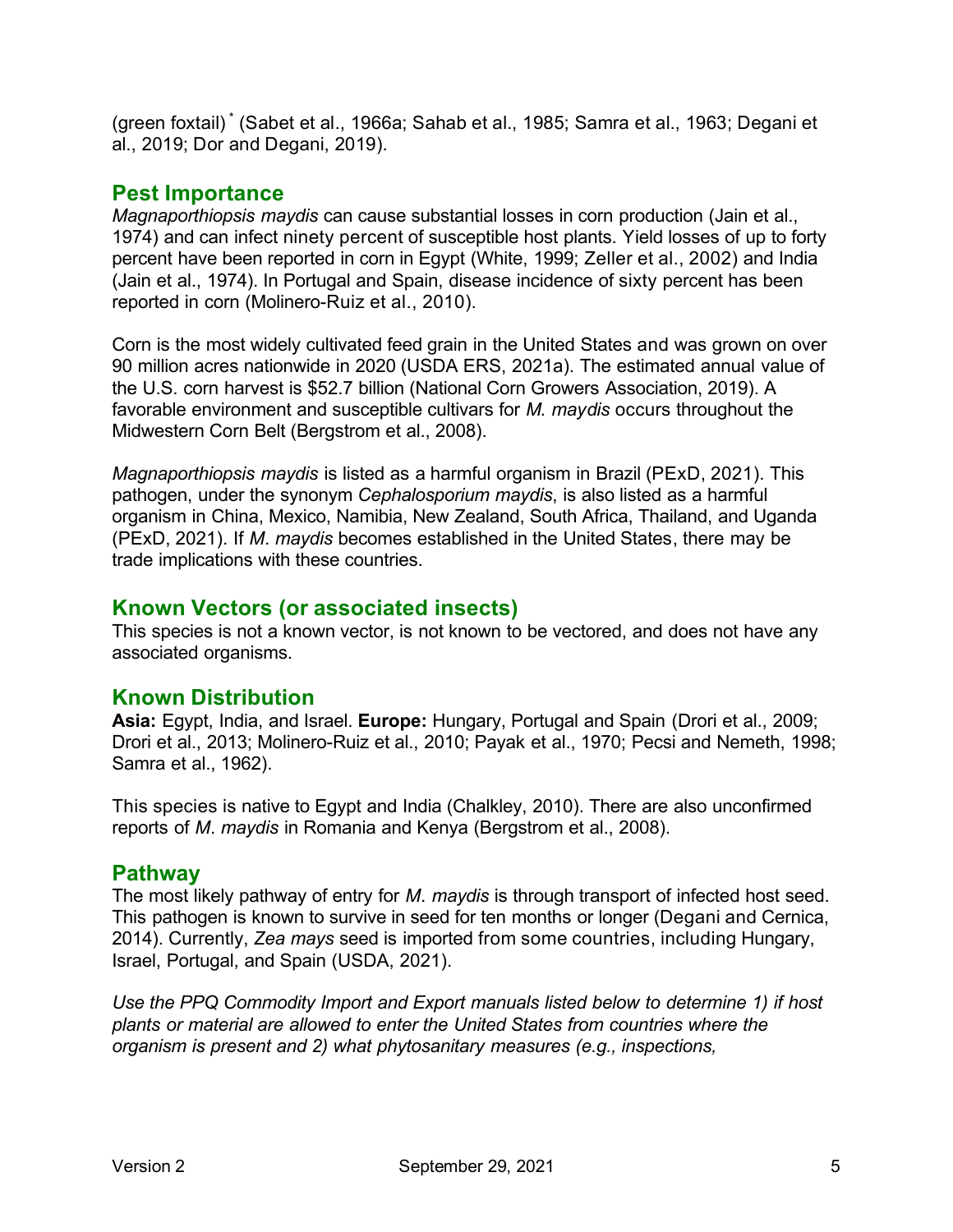*phytosanitary certificates, post entry quarantines, mandatory treatments) are in use. These manuals are updated regularly.* 

**Fruits and Vegetables Import Requirements (FAVIR) Online Database:** The FAVIR database lists all import requirements for fruits and vegetables. To search by commodity, select '**Approved Name'** at the top left of the page. Select the commodity from the drop down menu and then click '**Search**'. Click on the 'Commodity Summary' tab for details[.https://epermits.aphis.usda.gov/manual/index.cfm?action=pubHome](https://epermits.aphis.usda.gov/manual/index.cfm?action=pubHome)

**Plants for Planting Manual:** This manual is a resource for regulating imported plants or plant parts for propagation, including buds, bulbs, corms, cuttings, layers, pollen, scions, seeds, tissue, tubers, and like structures.

[https://www.aphis.usda.gov/import\\_export/plants/manuals/ports/downloads/plants\\_for\\_p](https://www.aphis.usda.gov/import_export/plants/manuals/ports/downloads/plants_for_planting.pdf)\_ [lanting.pdf](https://www.aphis.usda.gov/import_export/plants/manuals/ports/downloads/plants_for_planting.pdf)

**Cut Flowers and Greenery Import Manual:** This manual is a resource for regulating imported fresh, cut plants used for decoration and for protecting plants from extinction due to trade.

[https://www.aphis.usda.gov/import\\_export/plants/manuals/ports/downloads/cut\\_flower\\_i](https://www.aphis.usda.gov/import_export/plants/manuals/ports/downloads/cut_flower_imports.pdf) [mports.pdf](https://www.aphis.usda.gov/import_export/plants/manuals/ports/downloads/cut_flower_imports.pdf)

**Miscellaneous and Processed Products Import Manual:** This manual is a resource for regulating imported processed plant and non-plant products that may introduce exotic pests.

[https://www.aphis.usda.gov/import\\_export/plants/manuals/ports/downloads/miscellaneo](https://www.aphis.usda.gov/import_export/plants/manuals/ports/downloads/miscellaneous.pdf) [us.pdf](https://www.aphis.usda.gov/import_export/plants/manuals/ports/downloads/miscellaneous.pdf)

**Treatment Manual:** This manual provides information about treatments applied to imported and domestic commodities to limit the movement of agricultural pests into or within the United States.

[https://www.aphis.usda.gov/import\\_export/plants/manuals/ports/downloads/treatment.p](https://www.aphis.usda.gov/import_export/plants/manuals/ports/downloads/treatment.pdf) [df](https://www.aphis.usda.gov/import_export/plants/manuals/ports/downloads/treatment.pdf) 

### **Potential Distribution within the United States**

Based on the known distribution of *M. maydis* in the world, this pathogen is established in plant hardiness zones 6-12 (Takeuchi, 2018). These zones encompass the climate in most of the continental United States and Hawaii, with the exception of the upper Midwest and New England regions (Takeuchi, 2018). States in the southern and southeastern regions have the most suitable climate for *M. maydis* development (Bergstrom et al., 2008). States that produce large amounts of corn are also particularly vulnerable to *M. maydis* establishment. According to a model from the USDA Recovery Plan that factors in climatic suitability along with host presence, states with the highest risk of establishment of *M*. *maydis* are Arkansas, Illinois, Indiana, Mississippi, Missouri, Tennessee, and Texas (Bergstrom et al., 2008).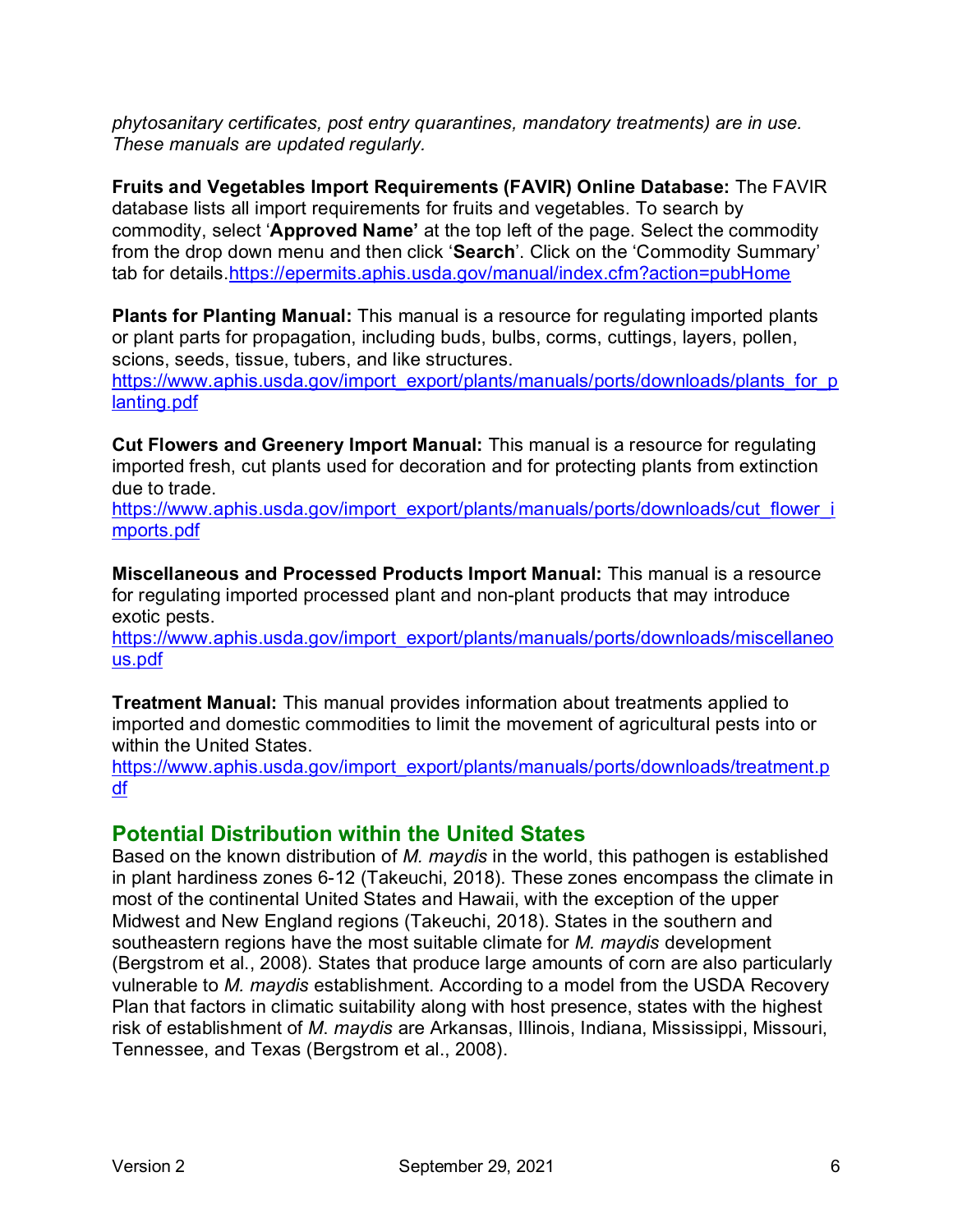## **Survey and Key Diagnostics**

#### **Approved Methods for Pest Surveillance\*:**

For the current approved methods and guidance for survey and identification, see Approved Methods for Pest Surveillance (AMPS) pest page on the CAPS Resource and Collaboration website, at [https://caps.ceris.purdue.edu/approved-methods.](https://caps.ceris.purdue.edu/approved-methods)

### **References**

- Agrios, G. N. 2005. Plant Pathology, 5th edition (5th). Elsevier Academic Press, Burlington, MA.
- Bergstrom, G., J. Leslie, H. Lipps, H. Warren, P. Esker, C. Grau, T. Botratynski, R. Bulluck, J. Floyd, and R. Bennett. 2008. Recovery plan for late wilt of corn caused by *Harpophora maydis* syn. Cephalosporium maydis:24.
- Chalkley, D. 2010. Late wilt of maize-- *Harpophora maydis*. Systematic Mycology and Microbiology Laboratory, ARS, USDA.
- Dawood, N., K. Sabet, and K. Sabet. 1979. Formation and survival of the sclerotia of *Cephalosporium maydis*. Agricultural Research Review 57(2):185-199.
- Degani, O., and G. Cernica. 2014. Diagnosis and control of *Harpophora maydis*, the cause of late wilt in maize. Advances in Microbiology 4(02):94.
- Degani, O., S. Dor, D. Movshovitz, and O. Rabinovitz. 2019. Methods for studying *Magnaporthiopsis maydis*, the maize late wilt causal agent. Agronomy 9.
- Dor, S., and O. Degani. 2019. Uncovering the Host Range for Maize Pathogen *Magnaporthiopsis maydis*. Plants 8(8):259.
- Drori, R., D. Goldberg, O. Rabinovitz, A. Sharon, M. Levy, and O. Degani. 2009. Molecular diagnostic for *Harpophora maydis*, the cause of maize late wilt disease in Israel. Phytoparasitica 37:263-282.
- Drori, R., A. Sharon, D. Goldberg, O. Rabinovitz, M. Levy, and O. Degani. 2013. Molecular diagnosis for *Harpophora maydis*, the cause of maize late wilt in Israel. Phytopathologia Mediterranea:16-29.
- Gams, W. 2000. Phialophora and some similar morphologically little-differentiated anamorphs of divergent ascomycetes. Studies in mycology:187-200.
- Jain, K., S. Dage, and K. Kothari. 1974. Stalk rots of maize in Rajasthan. Farm and factory.
- Klaubauf, S., D. Tharreau, E. Fournier, J. Z. Groenewald, P. W. Crous, R. P. De Vries, and M.-H. Lebrun. 2014. Resolving the polyphyletic nature of *Pyricularia*  (*Pyriculariaceae*). Studies in mycology 79:85-120.
- Michail, S., M. Abou-Elseoud, and M. N. Eldin. 1999. Seed health testing of corn for *Cephalosporium maydis*. Acta Phytopathologica et Entomologica Hungarica 34(1/2):35-41.
- Molinero-Ruiz, M., J. M. Melero-Vara, and A. Mateos. 2010. *Cephalosporium maydis*, the cause of late wilt in maize, a pathogen new to Portugal and Spain. Plant Disease 94(3):379-379.
- National Corn Growers Association. 2019. U.S. Corn at a Glance 2019. Last accessed February 17, 2021,<http://www.worldofcorn.com/#us-corn-at-a-glance>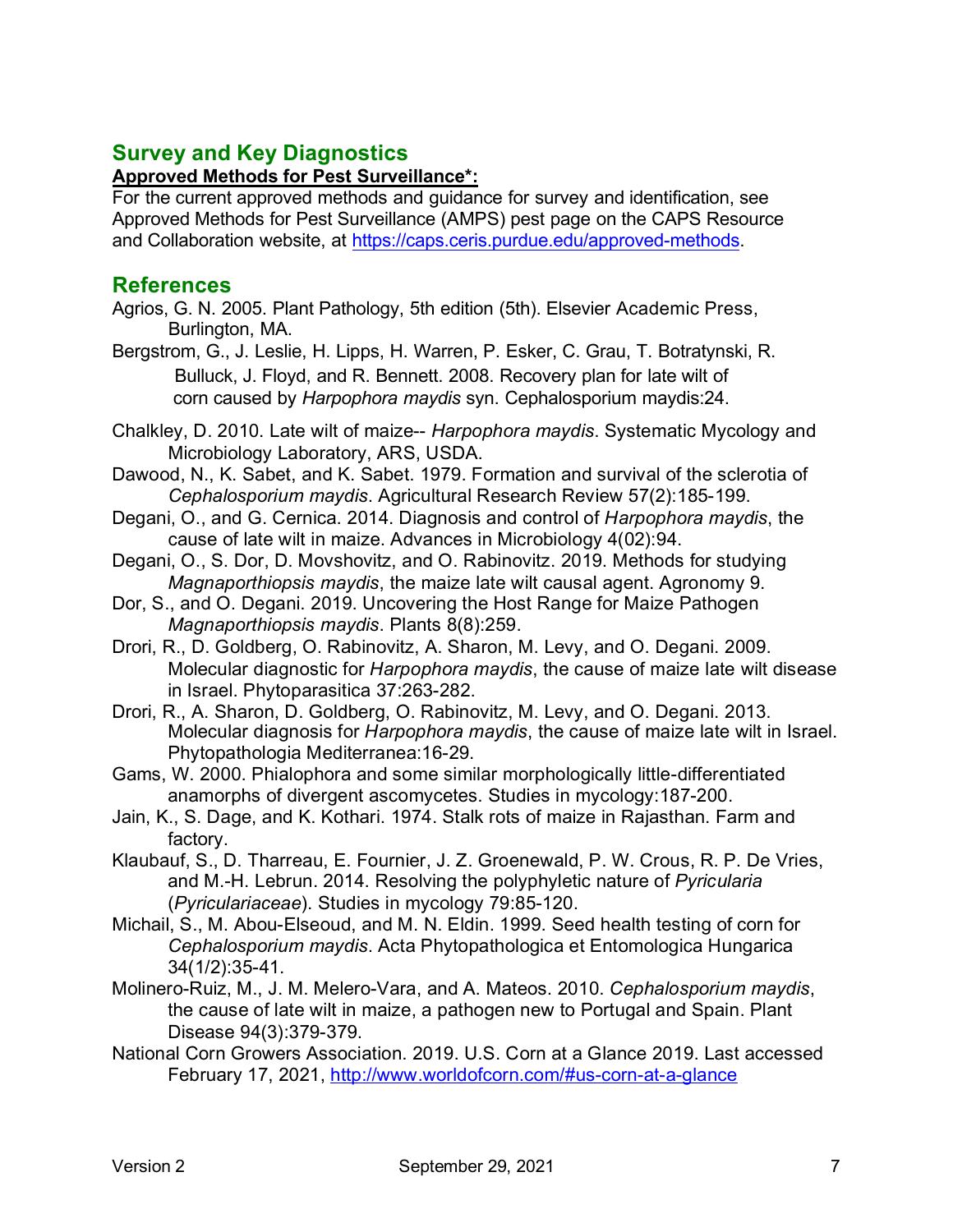- Payak, M., S. Lal, and B. Renfro. 1970. *Cephalosporium maydis* a new threat to Maize in India. Indian Phytopathology 23(3):562-569.
- Pecsi, S., and L. Nemeth. 1998. Appearance of *Cephalosporium maydis* Samra Sabet and Hingorani in Hungary. Pages 873-877 *in* Proceedings, 50th international symposium on crop protection, Gent, 5 May 1998. Part III.
- PExD. 2021. Phytosanitary Certificate Issuance & Tracking System (PCIT). United States Department of Agriculture, Animal and Plant Health Inspection Service, Plant Protection and Quarantine. Accessed, September 28, 2021 from, [https://pcit.aphis.usda.gov/pcit/faces/signIn.jsf.](https://pcit.aphis.usda.gov/pcit/faces/signIn.jsf)
- Sabet, K., A. Samra, and I. Mansour. 1966a. Interaction between *Fusarium oxysporum*  f. *vasinfectum* and *Cephalosporium maydis* on cotton and maize. Annals of Applied Biology 58(1):93-101.
- Sabet, K., A. Samra, and I. Mansour. 1966b. Late-wilt of maize and a study of the causal organism. Investigations on Stalk-Rot Diseases of Maize in UAR:8-45.
- Sabet, K., A. Samra, and M. Abd-el-Rahim. 1966c. Seed transmission of stalk-rot fungi and effect of seed treatment. pp 94-116. In: Samra, A.S. and Sabet, K.A. (eds). Investigations on Stalk-rot Disease of Maize in U.A.R. Ministry of Agriculture, Government Printing Offices, Cairo, Egypt.
- Sabet, K., A. Zaher, A. Samra, and I. Mansour. 1970b. Pathogenic behaviour of *Cephalosporium maydis* and *C. acremonium*. Annals of Applied Biology 66(2):257-263.
- Sabet, K. K. 1984. A technique for sclerotial production by *Cephalosporium maydis*. FAO Plant Protection Bulletin 32(4):141-142.
- Sahab, A., A. Osman, N. Soleman, and M. Mikhail. 1985. Studies on root-rot of lupin in Egypt and its control. Egyptian Journal of Phytopathology 17(1):23-35.
- Samra, A., and K. Sabet. 1966. Investigations on stalk-rot disease of maize in UAR: an introductory note. Ministry of Agriculture Plant Protection Department Bulletin:1- 7.
- Samra, A., K. Sabet, and M. Hingorani. 1962. A new wilt disease of Maize in Egypt. Plant Disease Reporter 46(7).
- Samra, A., K. Sabet, and M. Hingorani. 1963. Late wilt disease of maize caused by *Cephalosporium maydis*. Phytopathology 53(4):402-406.
- Singh, S., and B. Siradhana. 1987. Survival of *Cephalosporium maydis*, incitant of late wilt disease of maize. Indian Journal of Mycology and Plant Pathology 17(1):83- 85.
- Tej, R., C. Rodríguez-Mallol, R. Rodríguez-Arcos, N. Karray-Bouraoui, and L. Molinero-Ruiz. 2018. Inhibitory Effect of Lycium europaeum Extracts on Phytopathogenic Soil-borne Fungi and the Reduction of Late Wilt in Maize. European journal of plant pathology 152(1):249-265.
- USDA. 2021. Plants for Planting Manual. United States Department of Agriculture (USDA), Washington D.C.
- USDA ERS. 2021a. Corn and other feedgrains. United States Department of Agriculture, Economic Research Service. Last accessed February 17, 2021, [https://www.ers.usda.gov/topics/crops/corn-and-other-feedgrains/.](https://www.ers.usda.gov/topics/crops/corn-and-other-feedgrains/)